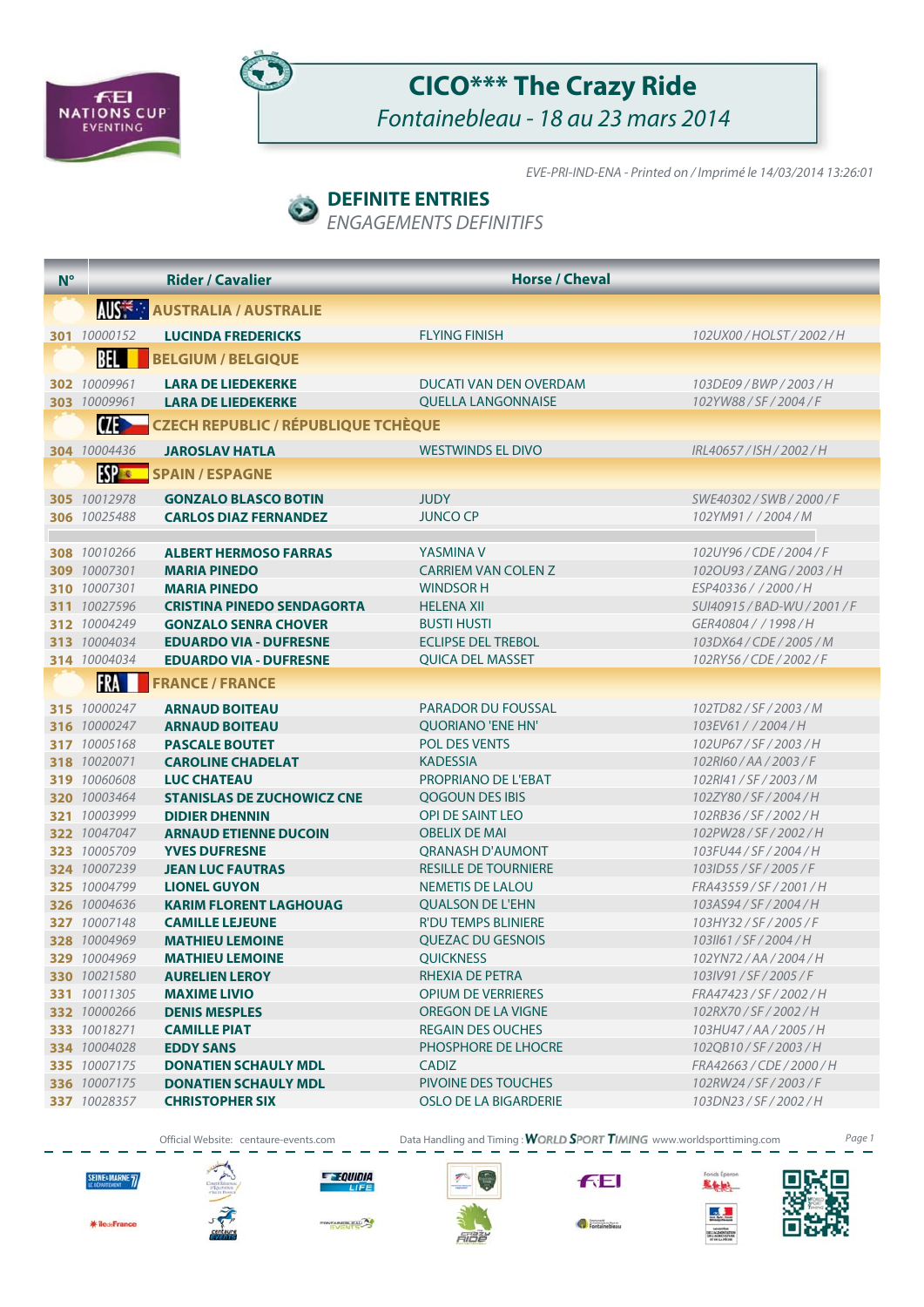



## **CICO\*\*\* The Crazy Ride** Fontainebleau - 18 au 23 mars 2014

EVE-PRI-IND-ENA - Printed on / Imprimé le 14/03/2014 13:26:01

#### **DEFINITE ENTRIES**

ENGAGEMENTS DEFINITIFS

| $N^{\circ}$ |                     | <b>Rider / Cavalier</b>                | <b>Horse / Cheval</b>            |                             |
|-------------|---------------------|----------------------------------------|----------------------------------|-----------------------------|
|             | 338 10010973        | <b>GEOFFROY SOULLEZ</b>                | <b>MADIRAN DU LIOT*HN</b>        | FRA42346 / SF / 2000 / H    |
|             | 339 10005109        | <b>NICOLAS TOUZAINT</b>                | <b>CROCKET 30</b>                | 103HU14/HOLST/2005/H        |
|             | 340 10011807        | <b>THIBAUT VALLETTE CNE</b>            | QING DU BRIOT ENE HN             | 103ID03/SF/2004/H           |
|             | 341 10004095        | <b>ERIC VIGEANEL</b>                   | <b>QATAR DU PUECH ROUGET</b>     | 102ZZ69/AA/2004/H           |
|             | 342 10016248        | <b>BERTRAND VUATOUX</b>                | <b>RISOTTO MAIL</b>              | 103HY28/SF/2005/H           |
|             | <b>GBRAKE</b>       | <b>GREAT BRITAIN / GRANDE-BRETAGNE</b> |                                  |                             |
|             | 343 10011214        | <b>PAUL ADAMS</b>                      | <b>ALGORITHM</b>                 | GBR43203 / HOLST / 2001 / H |
|             | 344 10042982        | <b>DAVID DOEL</b>                      | KOYUNA SUN MAGIC                 | AUS01051 / / 1996 / H       |
|             | 345 10032046        | <b>ROBERTA (ROO) FOX</b>               | <b>FLEET STREET</b>              | 102YS86 / / 2004 / M        |
|             | 346 10032046        | <b>ROBERTA (ROO) FOX</b>               | THE DUTCH HORSE                  | 103HN04 / KWPN / 2004 / H   |
|             | 347 10005092        | <b>NICK GAUNTLETT</b>                  | <b>GRAND MANOEUVRE</b>           | 102XG68 / / 2004 / M        |
|             | 348 10010996        | <b>CORAL KEEN</b>                      | <b>APHRODISIAC</b>               | 102OB91//2003/M             |
|             | 349 10010996        | <b>CORAL KEEN</b>                      | <b>WELLSHEAD FARE OPPOSITION</b> | 103FM15 / SHBGB / 2004 / M  |
|             | 350 10010996        | <b>CORAL KEEN</b>                      | <b>WIVERNA</b>                   | 103MK95 / KWPN / 2003 / F   |
|             | 351 10010531        | <b>EMILY LLEWELLYN</b>                 | <b>GREENLAWN SKY HIGH</b>        | 102MI29/ISH/2003/H          |
|             | 352 10010531        | <b>EMILY LLEWELLYN</b>                 | <b>JUNIOR II</b>                 | GBR43237 / / 2001 / H       |
|             | 353 10004203        | <b>GEMMA TATTERSALL</b>                | <b>CHICO BELLA P</b>             | 102ZN14 / OLDBG / 2004 / F  |
|             | 354 10004377        | <b>ISABELLE (IZZY TAYLOR</b>           | DAX VAN TERNIEUWBEKE             | 103BE58/BWP/2003/H          |
|             | 355 10004377        | <b>ISABELLE (IZZY TAYLOR</b>           | <b>KBIS STARCHASER</b>           | 102RJ16 / / 2003 / M        |
|             | 356 10004377        | <b>ISABELLE (IZZY TAYLOR</b>           | <b>KBIS STARLET</b>              | 102ZS24/BWP/2002/F          |
|             | 357 10004850        | <b>LUCY WIEGERSMA</b>                  | <b>MR CHUNKY</b>                 | 103JQ79 / SHBGB / 2005 / H  |
|             | 358 10005104        | <b>NICOLA WILSON</b>                   | <b>BELTANE QUEEN</b>             | 103HW95 / / 2004 / F        |
|             | 359 10005104        | <b>NICOLA WILSON</b>                   | <b>ONE TWO MANY NJ</b>           | GBR42641 / ISH / 2002 / H   |
|             | <b>GER</b>          | <b>GERMANY / ALLEMAGNE</b>             |                                  |                             |
|             | 360 10000231        | <b>ANDREAS DIBOWSKI</b>                | <b>IT'S ME XX</b>                | 103PX13 / / 2004 / H        |
|             | 361 10005015        | <b>MICHAEL JUNG</b>                    | <b>FISCHERROCANA FST</b>         | 103DJ13 / SATHU / 2005 / F  |
|             | 362 10004622        | <b>KAI-STEFFEN MEIER</b>               | TSF KARASCADA M                  | GER23321 / TRAK / 1997 / F  |
|             | IRL                 | <b>IRELAND / IRLANDE</b>               |                                  |                             |
|             | 363 10003670        | <b>AOIFE CLARK</b>                     | <b>FENYAS ELEGANCE</b>           | 103AC46 / ISH / 2004 / F    |
|             | ITA                 | <b>ITALY / ITALIE</b>                  |                                  |                             |
|             | 364 10003510        | <b>ALBERTO GIUGNI</b>                  | <b>SPORTSFIELD OUALITY</b>       | IRL40607 / ISH / 2002 / H   |
|             | 365 10005675        | <b>VITTORIA PANIZZON</b>               | <b>BOROUGH PENNYZ</b>            | 102SR27/AES/2003/F          |
|             | 366 10005675        | <b>VITTORIA PANIZZON</b>               | <b>MERLOTS MAGIC</b>             | GBR42934 / / 2001 / H       |
|             | <b>367</b> 10012571 | <b>ARIANNA SCHIVO</b>                  | QUEFIRA DE L'ORMEAU              | 102ZH51/SF/2004/F           |
|             |                     | NETHERLANDS / PAYS-BAS                 |                                  |                             |
|             | 368 10003591        | <b>ANDREW HEFFERNAN</b>                | <b>BOLEYBAWN ACE</b>             | 103IN64 / ISH / 2005 / H    |
|             | 369 10003591        | <b>ANDREW HEFFERNAN</b>                | <b>MILLTHYME COROLLA</b>         | 102RA13 / / 2003 / F        |
|             | 370 10004151        | <b>FLORINOOR HOOGLAND</b>              | <b>CAPTAIN HENESSY</b>           | NED40941 / BWP / 1997 / H   |
|             | 371 10002940        | <b>TIM LIPS</b>                        | <b>KEYFLOW</b>                   | NZL01229 / / 1997 / H       |
|             | 372 10027360        | <b>ELAINE PEN</b>                      | <b>UNDERCOVER</b>                | 102WN99 / KWPN / 2001 / H   |
|             | 373 10027360        | <b>ELAINE PEN</b>                      | VIRA                             | 102MZ41 / KWPN / 2002 / F   |
|             |                     |                                        |                                  |                             |

Official Website: centaure-events.com Data Handling and Timing: WORLD SPORT TIMING www.worldsporttiming.com Page 2

SEINE<sup>&</sup>MARNE<sup>7</sup>



E EQUIDIA **TIFE** 

**WENTERS** 



**FEI** 

Fontainebleau





\* les-France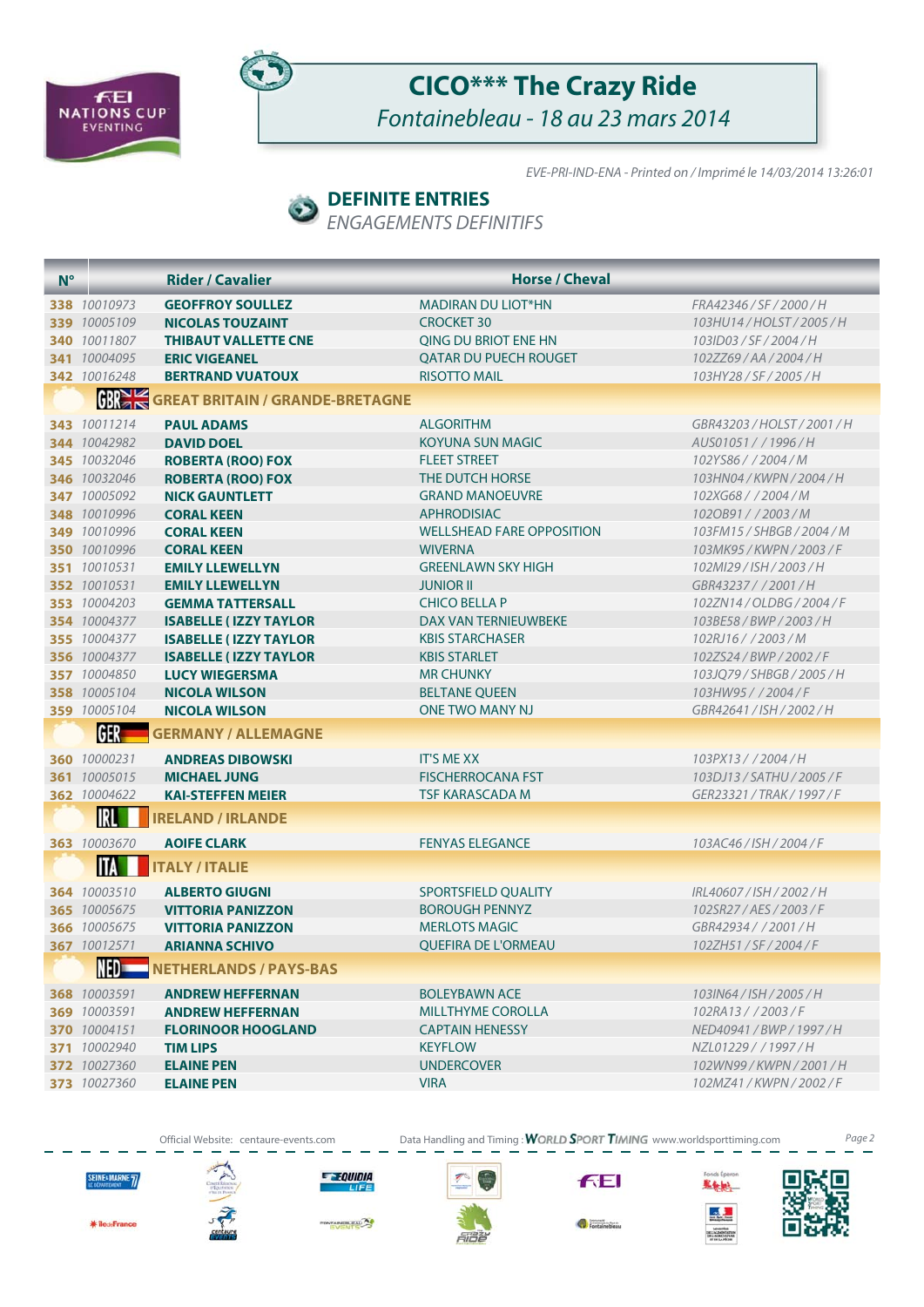



# **CICO\*\*\* The Crazy Ride**

Fontainebleau - 18 au 23 mars 2014

EVE-PRI-IND-ENA - Printed on / Imprimé le 14/03/2014 13:26:01

### **DEFINITE ENTRIES**

ENGAGEMENTS DEFINITIFS

|              | <b>Rider / Cavalier</b>   | <b>Horse / Cheval</b>                            |                           |
|--------------|---------------------------|--------------------------------------------------|---------------------------|
|              |                           | UNITED STATES OF AMERICA / ETATS-UNIS D'AMÉRIQUE |                           |
| 374 10004052 | <b>ELISABETH HALLIDAY</b> | <b>FERNHILL BY NIGHT</b>                         | POR40625 / ISH / 2003 / H |
| 375 10004052 | <b>ELISABETH HALLIDAY</b> | <b>HHS COOLEY</b>                                | 1031T35 / ISH / 2004 / H  |

**75 Competitors / Engagés**

Official Website: centaure-events.com Data Handling and Timing: WORLD SPORT TIMING www.worldsporttiming.com Page 3



\* les-France







**RENTEN AP** 







**FEI** 



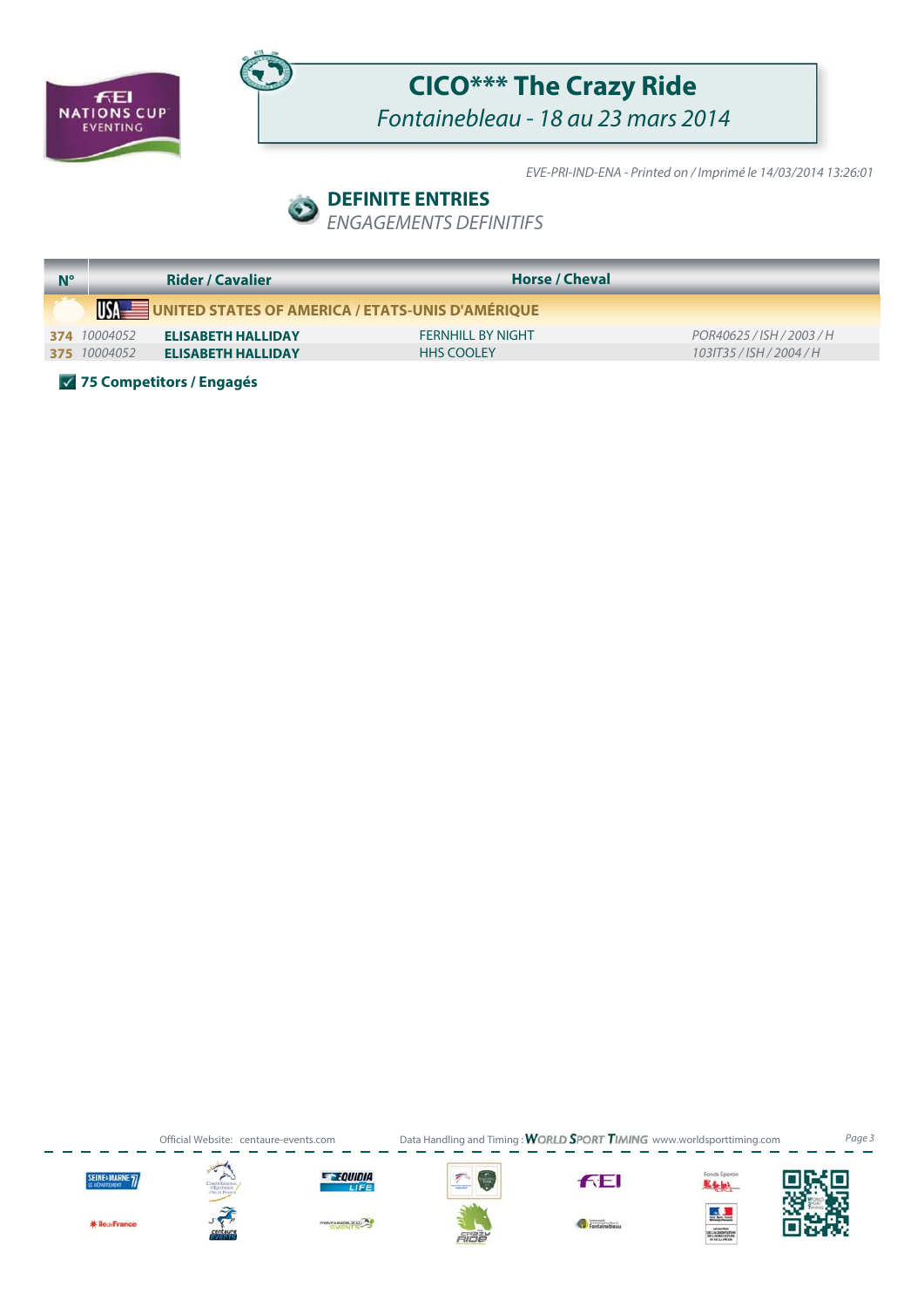



## **CIC\*\* The Crazy Ride**

Fontainebleau - 18 au 23 mars 2014

EVE-PRI-IND-ENA - Printed on / Imprimé le 14/03/2014 13:50:58

### **DEFINITE ENTRIES**

ENGAGEMENTS DEFINITIFS

| $N^{\circ}$ | <b>Rider / Cavalier</b>                                                                                          | <b>Horse / Cheval</b>                                                     |                                                                        |
|-------------|------------------------------------------------------------------------------------------------------------------|---------------------------------------------------------------------------|------------------------------------------------------------------------|
|             | <b>BEL</b><br><b>BELGIUM / BELGIQUE</b>                                                                          |                                                                           |                                                                        |
|             | 10069824<br><b>CLARA DAVOINE</b><br>10009961<br><b>LARA DE LIEDEKERKE</b><br>10066268<br><b>JULIEN DESPONTIN</b> | UNICA VAN HET NEERENBOSCH<br><b>ALPAGA D'ARVILLE</b><br><b>WALDANO 36</b> | 103DL26/SBS/2004/F<br>1030093/SBS/2006/H<br>GER42234 / HANN / 2001 / H |
|             | <b>III C ECUADOR / EQUATEUR</b>                                                                                  |                                                                           |                                                                        |
|             | 10007333<br><b>NICOLAS WETTSTEIN</b>                                                                             | <b>ONZIEME FRAMONI</b>                                                    | SUI41070/SF/2002/H                                                     |
|             | <b>ESPERT</b><br><b>SPAIN / ESPAGNE</b>                                                                          |                                                                           |                                                                        |
|             | 10000501<br><b>MARTA BOTIN</b><br>10004881<br><b>MANUEL SENRA CHOVER</b>                                         | <b>PALMY DE RIVERLAND</b><br><b>CRUISING</b>                              | 102MH79/SF/2003/M<br>103MI82 / / 2006 / M                              |
|             | FRA<br><b>FRANCE / FRANCE</b>                                                                                    |                                                                           |                                                                        |
|             | 10036779<br><b>MARIE BERTRAND</b>                                                                                | <b>MONSEGNEUR BARBOTIERE</b>                                              | FRA45164 / SF / 2000 / H                                               |
|             | 10022462<br><b>JEAN LOU BIGOT</b><br>10022462<br><b>JEAN LOU BIGOT</b>                                           | <b>FOCUS</b><br><b>RAMAYA D'EOS</b>                                       | 103PL60/BWP/2005/H<br>103PT96 / SF / 2005 / F                          |
|             | 10073689<br><b>MAICKE BLEUZE</b>                                                                                 | ROMEO DE LA LOUVIERE                                                      | 103HU22/SF/2005/H                                                      |
|             | 10080927<br><b>JUSTINE BONNET</b>                                                                                | <b>LYRE DE TURIGNY</b>                                                    | 103JW48/SF/1999/F                                                      |
|             | 10056542<br><b>JULIE BORDENAVE</b>                                                                               | <b>MEXICO DE CANTA</b>                                                    | FRA42154 / AA / 2000 / H                                               |
|             | 10073782<br><b>ROBIN BOULANGER</b>                                                                               | <b>ORPHEO DES SABLONS</b>                                                 | 103BJ17/SF/2002/M                                                      |
|             | 10031254<br><b>AGATHE CAMBOULIVES</b><br>10038594<br><b>BASTIEN CARLIER</b>                                      | <b>MAJOR DES LOGES</b><br><b>PARTAGAS CECE</b>                            | FRA45163 / SF / 2000 / H<br>104BR61/SF/2003/H                          |
|             | 10026280<br><b>THOMAS CARLILE</b>                                                                                | SIROCCO DU GERS                                                           | 103SG91/SF/2006/H                                                      |
|             | 10026091<br><b>SEBASTIEN CAVAILLON</b>                                                                           | <b>ONLY ONE DU REVERDY</b>                                                | FRA45430 / SF / 2002 / H                                               |
|             | 10026091<br><b>SEBASTIEN CAVAILLON</b>                                                                           | <b>SARAH D'ARGOUGES</b>                                                   | 103QQ34/SF/2006/F                                                      |
|             | 10029070<br><b>MARGOT CHABANNE</b>                                                                               | <b>MITOU DU MAS</b>                                                       | FRA43354 / / 2000 / H                                                  |
|             | 10078105<br><b>THIBAULT CHAMPEL</b>                                                                              | <b>QUERUBIN DEL DUERO</b>                                                 | 102VC69/AA/2004/M                                                      |
|             | 10005142<br><b>OLIVIER CHAPUIS</b><br>10060608<br><b>LUC CHATEAU</b>                                             | <b>QUATTRO DE LA PEROUSE</b><br><b>REOLE GALOTIERE</b>                    | 103BB84/SF/2004/H<br>103HM45 / AA / 2005 / F                           |
|             | 10011819<br><b>AMAURY CHOPLAIN</b>                                                                               | <b>RIVIERE DEL BOSCO</b>                                                  | 103ZD97/AA/2005/F                                                      |
|             | 10043943<br><b>FRANCIS CLEMENT</b>                                                                               | PRESTIGE DES CLOTINS                                                      | 102TD97/SF/2003/H                                                      |
|             | 10085936<br><b>RAPHAEL COCHET</b>                                                                                | SHERAZAD DE LOUVIERE                                                      | 103RO95 / SF / 2006 / F                                                |
|             | 10007878<br><b>THIERRY COLLIOT</b>                                                                               | <b>NIDJI DES ROSIERS</b>                                                  | FRA46926 / SF / 2001 / H                                               |
|             | 10086817<br><b>DAVID COTEL</b>                                                                                   | POUP'S AND ZAZ                                                            | 103PL24 / SF / 2003 / H                                                |
|             | 10010749<br><b>PIERRE FRANCOIS DE CASABIANCA</b>                                                                 | <b>SAPHIR DU VALDECIE</b>                                                 | 103SF01/SF/2006/H                                                      |
|             | 10010749<br><b>PIERRE FRANCOIS DE CASABIANCA</b>                                                                 | <b>SWEET LORD DE OASLEN</b>                                               | 103SF02/SF/2006/H<br>103RM67/AA/2006/H                                 |
|             | 10004878<br><b>MANUEL DEBRUYCKER</b><br>10007110<br><b>AGNES DECRION</b>                                         | <b>SOUPCON DE BRUNET</b><br>PLEYEL DU VASSAL                              | 102XG44 / SF / 2003 / H                                                |
|             | 10065924<br><b>SYLVIE DEUDON BONNELL</b>                                                                         | <b>MOUSTIC DE LA CAPELLE</b>                                              | 102WG76/AA/2000/M                                                      |
|             | 10090835<br><b>OLIVIER DORTET</b>                                                                                | <b>SAPHIR DE CHANAY</b>                                                   | 103SX42/SF/2006/M                                                      |
|             | 10020070<br><b>MICHEL DUVAL VIOLTON</b>                                                                          | <b>REBEL DE BEAUMONT</b>                                                  | 103GG26/SF/2005/H                                                      |
|             | 10087059<br><b>THIBAUT FREMICOURT</b>                                                                            | PETRUS DES GANDES                                                         | 102XO42 / / 2003 / H                                                   |
|             | 10006436<br><b>EMERIC GEORGE</b>                                                                                 | <b>PEANUTS DE BREVE</b>                                                   | 102ZJ66 / SF / 2003 / H                                                |
|             | 10006436<br><b>EMERIC GEORGE</b>                                                                                 | <b>QUIDAM DU ROCHER</b>                                                   | 103NO36/SF/2004/H                                                      |
|             | 10036307<br><b>PHILIPPE GIRAUDET</b><br>10004178<br><b>FREDERIC GREMONT</b>                                      | <b>ROLAN D'HELBY</b><br><b>OURAL CHAMPEIX</b>                             | 103GX73/SF/2005/H<br>102VF50/AA/2002/H                                 |
|             |                                                                                                                  |                                                                           |                                                                        |

Official Website: centaure-events.com Data Handling and Timing : WORLD SPORT TIMING www.worldsporttiming.com Page 1



\* iles-Franc



**E EQUIDIA**  $n = 1$ 

**NTALES** 



**FEI** 



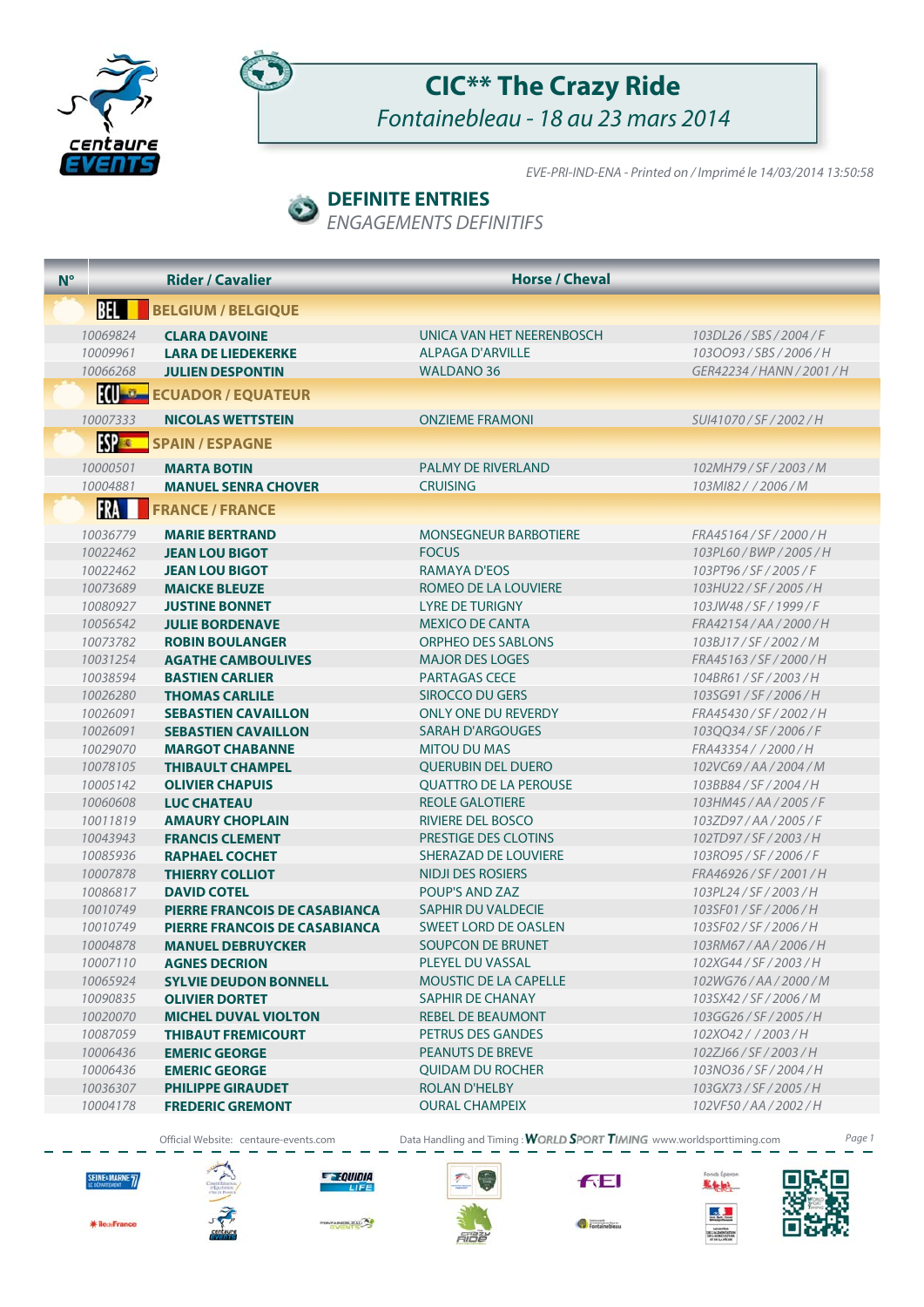



## **CIC\*\* The Crazy Ride** Fontainebleau - 18 au 23 mars 2014

EVE-PRI-IND-ENA - Printed on / Imprimé le 14/03/2014 13:50:58

#### **DEFINITE ENTRIES**

ENGAGEMENTS DEFINITIFS

| $N^{\circ}$ | <b>Rider / Cavalier</b>                | <b>Horse / Cheval</b>        |                            |
|-------------|----------------------------------------|------------------------------|----------------------------|
| 10005143    | <b>OLIVIER HARDOUIN</b>                | SOURCE D'ARGONNE             | 103TH37/SF/2006/F          |
| 10091982    | <b>JULIEN KLINGUER</b>                 | <b>OUACHOU DU BOIS DORE</b>  | 103XP30/SF/2004/H          |
| 10008022    | PIERRE LE GRIX DE LA SALLE CN          | RADICAL HERO                 | 103DS25/AES/2002/H         |
| 10008022    | PIERRE LE GRIX DE LA SALLE CN          | SPYDER DE LA COUPE MILI      | 103TA64 / SF / 2006 / H    |
| 10087626    | <b>CYRIELLE LEFEVRE</b>                | <b>KRACK DU FEUILLARD</b>    | 1030A00 / KWPN / 2004 / H  |
| 10012442    | <b>EDOUARD LEGENDRE</b>                | <b>LANACAN</b>               | FRA43792 / AA / 1999 / H   |
| 10007148    | <b>CAMILLE LEJEUNE</b>                 | <b>QUASAR DES PRES</b>       | 103AO42/SF/2004/H          |
| 10036780    | <b>FRANCOIS LEMIERE</b>                | <b>OGUSTIN DU TERROIR</b>    | 102UZ95/SF/2002/H          |
| 10004969    | <b>MATHIEU LEMOINE</b>                 | <b>BARTL</b>                 | 103SG06/KWPN/2006/H        |
| 10004969    | <b>MATHIEU LEMOINE</b>                 | <b>ONYX DE BARBEREAU</b>     | 102PW92/SF/2002/H          |
| 10023066    | <b>CLARA LOISEAU</b>                   | ROYAL DE LA VALLEE           | 1031T03 / SF / 2005 / H    |
| 10023066    | <b>CLARA LOISEAU</b>                   | <b>WONT WAIT</b>             | 102ZO69//2004/H            |
| 10011136    | <b>ARIANE MALANCON</b>                 | ROSCANVEL CHAMPEIX           | 103HY40/SF/2005/H          |
| 10080669    | <b>RONAN MEIS</b>                      | POKER DE MAY                 | 103JA48 / SF / 2003 / H    |
| 10077939    | <b>CAMILLE MITTEAULT</b>               | <b>QUIMGI MOUCHE</b>         | 102ZS42/SF/2004/H          |
| 10089358    | <b>JULIE NEDELLEC</b>                  | <b>SAPRISTI BIBOULET</b>     | 103RI29/AA/2006/F          |
| 10054806    | <b>ALEXANDRA PIERQUIN</b>              | <b>ALLEGRO B</b>             | BEL40644 / BWP / 2000 / H  |
| 10000229    | <b>GILLES PONS</b>                     | <b>REGLISSE DU VIC BILH</b>  | 103IA26 / / 2005 / F       |
| 10034534    | <b>QUENTIN POUTEIL NOBLE</b>           | <b>PANAM DE DRULHE</b>       | 102SV38/SF/2003/H          |
| 10036894    | <b>CAMILLE PRUDHOMME</b>               | <b>OBSCUR ST MOEURS</b>      | 103FO70/SF/2002/H          |
| 10061508    | <b>GUILLAUME PUCCI</b>                 | <b>ENZO VAN'T VENNEHOF</b>   | 103FM77/BWP/2004/H         |
| 10061508    | <b>GUILLAUME PUCCI</b>                 | <b>OUALISCO D'HARREVILLE</b> | 103ZJ86 / SF / 2004 / H    |
| 10061508    | <b>GUILLAUME PUCCI</b>                 | ROCDENFER DE LATHUS          | 104AE21/SF/2005/H          |
| 10061508    | <b>GUILLAUME PUCCI</b>                 | <b>SCHATZIE DU PARC</b>      | 104AE89/SF/2006/F          |
| 10004028    | <b>EDDY SANS</b>                       | SIR MEDICOTT                 | 102OJ97/ZVDP/2003/H        |
| 10005664    | <b>VICTORIA SARTHOU</b>                | PODIUM DU RELAIS             | 103GO54/AA/2003/H          |
| 10085473    | <b>ELODIE SAUTENET</b>                 | <b>NIKITA D'ARGONNE</b>      | FRA44563/SF/2001/F         |
| 10069737    | <b>LILY SAUVAGE</b>                    | <b>ORITHYE DU BORIEL</b>     | FRA46611/SF/2002/F         |
| 10092136    | <b>BARBARA SAYOUS</b>                  | <b>OPPOSITION FILMSTAR</b>   | 103MH42 / SHBGB / 2004 / F |
| 10004000    | <b>DIDIER SCHAULY</b>                  | <b>WORLDY DU HANS</b>        | 103QT39/HANN/2005/H        |
| 10059095    | <b>EURYDICE SCHAULY</b>                | <b>KIWI D'AUTON</b>          | FRA12067/SF/1998/H         |
| 10010973    | <b>GEOFFROY SOULLEZ</b>                | <b>QOKORY KO</b>             | 103BV90/SF/2004/H          |
| 10031475    | <b>MELINDA TAPIE</b>                   | <b>RIVER EMERY</b>           | 103HJ99//2005/H            |
| 10074716    | <b>PIERRE TOUZAINT</b>                 | <b>SCAPIN DU BRIO</b>        | 103SL78 / SF / 2006 / H    |
| 10004095    | <b>ERIC VIGEANEL</b>                   | <b>SAFRAN DU SAUL</b>        | 103TB95/SF/2006/H          |
| 10035201    | <b>STEPHANIE WERTHMANN</b>             | <b>SHAULL DE VERNON</b>      | 103LH29/SF/2006/H          |
| 10044141    | <b>ROMANE YACOVLEFF</b>                | <b>NON POSSUMUS</b>          | 102PV75 / / 2001 / H       |
|             | <b>GREAT BRITAIN / GRANDE-BRETAGNE</b> |                              |                            |
| 10032046    | <b>ROBERTA (ROO) FOX</b>               | <b>ISLINGTON</b>             | GBR41389 / KWPN / 2002 / H |
| 10032046    | <b>ROBERTA (ROO) FOX</b>               | THE LITTLE BAY HORSE         | 103Kl24 / / 2006 / H       |
| 10005092    | <b>NICK GAUNTLETT</b>                  | <b>AKELA</b>                 | 102TO87//2004/M            |
| 10005092    | <b>NICK GAUNTLETT</b>                  | THE COURT JESTER             | 103BQ39/ISH/2005/M         |
| 10054011    | <b>TONIA GILLETT</b>                   | <b>REAL FROZEN</b>           | 102UI49 / / 2003 / M       |
| 10004850    | <b>LUCY WIEGERSMA</b>                  | <b>SIMON PORLOE</b>          | GBR42382 / PZHK / 2000 / H |
|             |                                        |                              |                            |

Official Website: centaure-events.com Data Handling and Timing: WORLD SPORT TIMING www.worldsporttiming.com Page 2



\* les-France



**E EQUIDIA IFE** 

**BATE** 



**FEI** 



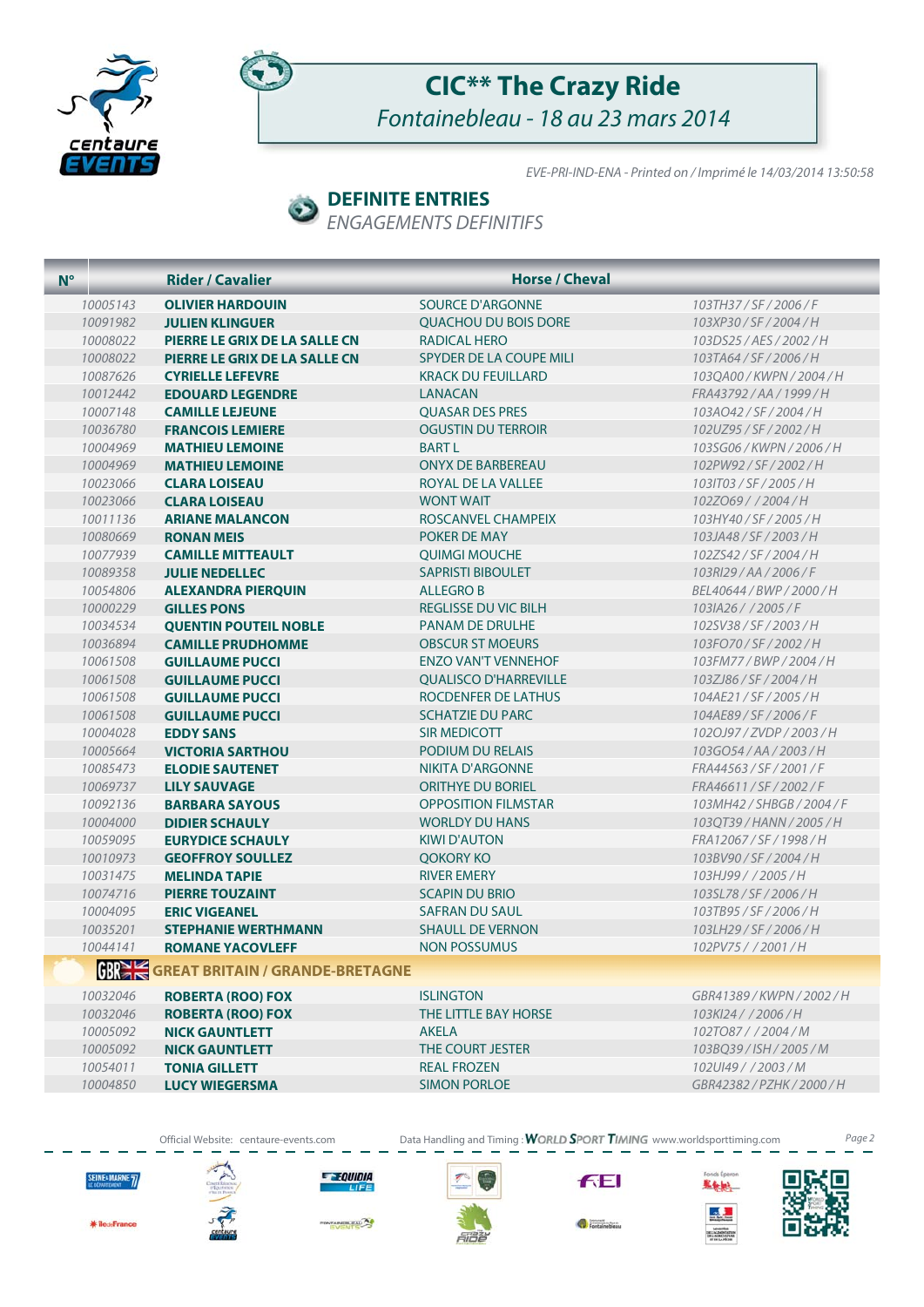



## **CIC\*\* The Crazy Ride** Fontainebleau - 18 au 23 mars 2014

EVE-PRI-IND-ENA - Printed on / Imprimé le 14/03/2014 13:50:58

### **DEFINITE ENTRIES**

ENGAGEMENTS DEFINITIFS

| $N^{\circ}$ |                          | <b>Rider / Cavalier</b>       | <b>Horse / Cheval</b>                                   |                              |
|-------------|--------------------------|-------------------------------|---------------------------------------------------------|------------------------------|
|             | GER                      | <b>GERMANY / ALLEMAGNE</b>    |                                                         |                              |
|             | 10000231                 | <b>ANDREAS DIBOWSKI</b>       | <b>FRH ESKADIA</b>                                      | 102RG42 / HANN / 2005 / F    |
|             | 10000231                 | <b>ANDREAS DIBOWSKI</b>       | <b>FRH LLANERO</b>                                      | 1030057/HANN/2005/H          |
|             | 10017307                 | <b>FAYE FÜLLGRAEBE</b>        | <b>SAN TINO 2</b>                                       | GER43335 / OLDBG / 1998 / H  |
|             | 10017314                 | <b>FREYA FÜLLGRAEBE</b>       | OJE OJE                                                 | GER24170 / RHEIN / 1997 / H  |
|             | 10025389                 | <b>CARO HOFFRICHTER</b>       | <b>LAETICIA 17</b>                                      | 103EE57 / WESTF / 2004 / F   |
|             | 10005015                 | <b>MICHAEL JUNG</b>           | LA BIOSTHETIQUE - SAM FBW                               | GER40255 / BAD-WU / 2000 / H |
|             | 10005015                 | <b>MICHAEL JUNG</b>           | <b>RICONA FST</b>                                       | 103WV02 / SATHU / 2007 / F   |
|             | <b>IRL</b>               | <b>IRELAND / IRLANDE</b>      |                                                         |                              |
|             | 10003670                 | <b>AOIFE CLARK</b>            | <b>FERNHILL ADVENTURE</b>                               | 103SX59/ISH/2006/M           |
|             | NED=                     | <b>NETHERLANDS / PAYS-BAS</b> |                                                         |                              |
|             | 10079980                 | <b>H.C.J. HAVES</b>           | <b>ANDORRA</b>                                          | 103IH18 / KWPN / 2005 / F    |
|             | 10002940                 | <b>TIM LIPS</b>               | <b>BAYRO</b>                                            | 103SN51/KWPN/2006/H          |
|             | 10070333                 | <b>THEO VAN DE VENDEL</b>     | <b>ZINDANE</b>                                          | 103AA12/KWPN/2004/H          |
|             | 10027363                 | <b>NIENKE VAN ROEKEL</b>      | <b>BYLBAO</b>                                           | BEL41779 / AES / 2001 / H    |
|             | 10043112                 | <b>JORDY WILKEN</b>           | <b>U PLAY SPIRIT</b>                                    | 103JQ47/KWPN/2001/H          |
|             | POL"                     | <b>POLAND / POLOGNE</b>       |                                                         |                              |
|             | 10004382                 | <b>JACEK JERUZAL</b>          | <b>FLANDIA 2</b>                                        | 103YO34 / WESTF / 2006 / F   |
|             | $\mathsf{S}\mathsf{U}$ + | <b>SWITZERLAND / SUISSE</b>   |                                                         |                              |
|             | 10029190                 | <b>CAMILLE GUYOT</b>          | <b>LARNAC DE VULBENS</b>                                | SUI40676 / / 2001 / H        |
|             | 10058827                 | <b>BENOIT JOHNER</b>          | LIT IL PECCAU CH                                        | 102PI31/CH/1999/H            |
|             | 10005559                 | <b>SYLVIA LUGEON</b>          | <b>GRANADOR DU MARAIS CH</b>                            | SUI09150 / CH / 1998 / H     |
|             | <b>USA</b>               |                               | <b>UNITED STATES OF AMERICA / ETATS-UNIS D'AMÉRIQUE</b> |                              |
|             | 10004052                 | <b>ELISABETH HALLIDAY</b>     | <b>RED LETTER DAY</b>                                   | IRL03112/ISH/1997/H          |

**100 Competitors / Engagés**

SEINE+MARNE<sub>7</sub>

**KilouFrance** 



**E EQUIDIA** 

**BLEAU AS** 

Official Website: centaure-events.com Data Handling and Timing: WORLD SPORT TIMING www.worldsporttiming.com Page 3

**FEI** 

Fontainebleau

nds Eperon

**K fe fe)** التوليد

MONETERE<br>SE E NEDERLOCHERO<br>DE LINGUATI A MONET<br>HEGAELA MONET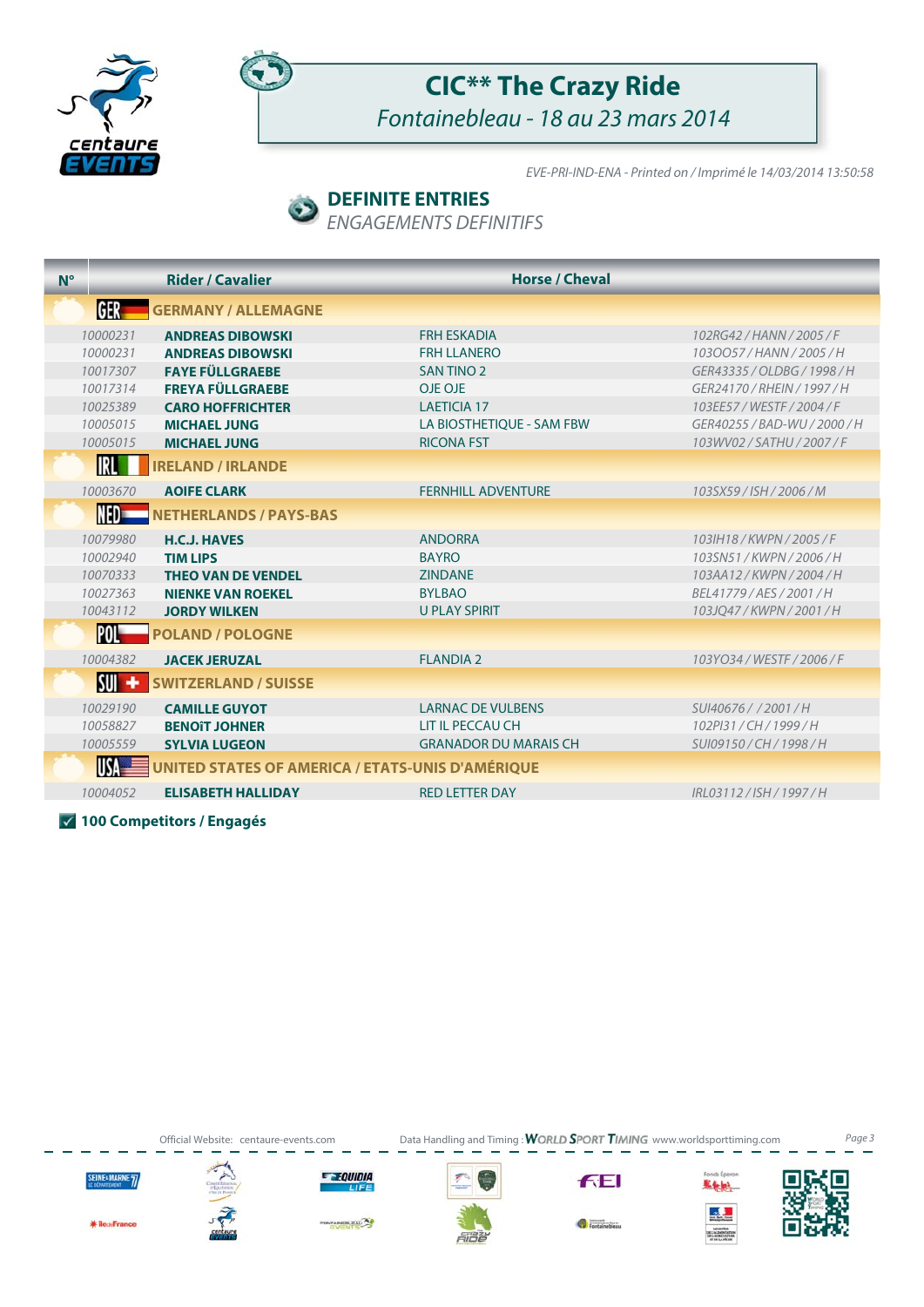



## **CCI\* B The Crazy Ride**

Fontainebleau - 18 au 23 mars 2014

EVE-PRI-IND-ENA - Printed on / Imprimé le 14/03/2014 14:00:33

### **DEFINITE ENTRIES**

ENGAGEMENTS DEFINITIFS

| $N^{\circ}$ |                      | <b>Rider / Cavalier</b>                           | <b>Horse / Cheval</b>                    |                                              |
|-------------|----------------------|---------------------------------------------------|------------------------------------------|----------------------------------------------|
|             |                      | <b>AUSTRALIA / AUSTRALIE</b>                      |                                          |                                              |
|             | 10000152             | <b>LUCINDA FREDERICKS</b>                         | <b>STEP ALONG STYLE</b>                  | 103RD99//2005/H                              |
|             | <b>BEL</b>           | <b>BELGIUM / BELGIQUE</b>                         |                                          |                                              |
|             | 10005674             | <b>VIRGINIE CAULIER</b>                           | <b>BERNICE G</b>                         | 104AE47 / KWPN / 2006 / F                    |
|             | 10009845             | <b>JARNO DEBUSSCHERE</b>                          | <b>KILLARA</b>                           | 103PP65/AA/2004/F                            |
|             | 10009845             | <b>JARNO DEBUSSCHERE</b>                          | ARISTO 100                               | 104CW50/KWPN/2005/H                          |
|             | 10009845             | <b>JARNO DEBUSSCHERE</b>                          | <b>USER FRIENDLY</b>                     | GBR40428 / ISH / 1999 / H                    |
|             | 10019061             | <b>TOM GOEMAN</b>                                 | SIBO DE QUIESCE                          | 103QC87/AA/2006/H                            |
|             | 10045388             | <b>XAVIER SNACKERS</b>                            | <b>CORINA</b>                            | 104CW59 / KWPN / 2007 / F                    |
|             | $DEN +$              | <b>DENMARK / DANEMARK</b>                         |                                          |                                              |
|             | 10008269             | <b>IRENE MIA HASTRUP</b>                          | <b>SHJABRINA</b>                         | 104DD17//2006/F                              |
|             | 10008269             | <b>IRENE MIA HASTRUP</b>                          | <b>CONSTANTIN M</b>                      | 103GH96/HANN/2004/H                          |
|             | <b>FRA</b>           | <b>FRANCE / FRANCE</b>                            |                                          |                                              |
|             | 10086825             | <b>BEATRICE BELIARD</b>                           | <b>O'LAFER</b>                           | 103PL30/SF/2002/M                            |
|             | 10007347             | <b>PHILIPPE BERGER</b>                            | <b>RAY OF LIGHT</b>                      | 102QF99//2001/H                              |
|             | 10022462             | <b>JEAN LOU BIGOT</b>                             | <b>HOT MAIL DE CHAMPENOTTE</b>           | 104GL59/BWP/2007/H                           |
|             | 10036604             | <b>THOMAS BOUQUET</b>                             | SPARTACUS D'L'HERBAGE                    | 104GR86/SF/2006/M                            |
|             | 10005168             | <b>PASCALE BOUTET</b>                             | <b>THARITA DE FRIERES</b>                | 104CS47/SF/2007/F                            |
|             | 10047920             | <b>CYRIL CALVO</b>                                | <b>RAISIN BLANC</b>                      | 103MZ67/SF/2005/H                            |
|             | 10047920             | <b>CYRIL CALVO</b>                                | RHAPSODIE DE CERAN                       | 104GR53/AA/2005/F                            |
|             | 10026280             | <b>THOMAS CARLILE</b>                             | <b>TENAREZE</b>                          | 104BV06/AA/2007/M                            |
|             | 10026091             | <b>SEBASTIEN CAVAILLON</b>                        | THALIA L'AMAURIAL                        | 103WC40/SF/2007/F                            |
|             | 10005142             | <b>OLIVIER CHAPUIS</b>                            | <b>QUITO COMBESCURE</b>                  | 103YV89/AA/2004/H                            |
|             | 10005142             | <b>OLIVIER CHAPUIS</b>                            | <b>SHALOUBET EYGALIERES</b>              | 103SQ19/SF/2006/M                            |
|             | 10046762<br>10048054 | <b>SIMON DALIBERT</b>                             | QUINOA DE LA TUILERIE<br>RATINA CHAMPEIX | 103HJ86/SF/2004/F<br>103XZ59 / SF / 2005 / F |
|             | 10005709             | <b>FREDERIC DESCHAMPS</b><br><b>YVES DUFRESNE</b> | <b>LEEDS DE BAUNE</b>                    | 104GU20 / / 2005 / H                         |
|             | 10067239             | <b>JULIANE DUPUIS</b>                             | <b>PHUNAMBULE DES AUGES</b>              | 103DM61/SF/2003/H                            |
|             | 10026231             | <b>AURELIE GOMEZ</b>                              | <b>SLAMM DE LA SELUNE</b>                | 103RM51/SF/2006/H                            |
|             | 10064668             | <b>OLIVIER GRAS</b>                               | <b>SKIPPER D'UHART</b>                   | 104FV81/AA/2006/H                            |
|             | 10071238             | <b>SEVERINE LAFONT</b>                            | <b>RONCHAMP</b>                          | 103AU92 / / 2001 / H                         |
|             | 10004636             | <b>KARIM FLORENT LAGHOUAG</b>                     | OMEGA DU ROZEL                           | FRA47086 / SF / 2002 / M                     |
|             | 10004636             | <b>KARIM FLORENT LAGHOUAG</b>                     | PEGASE DU TUC                            | 1030M77/AA/2003/F                            |
|             | 10010740             | <b>ANTOINE LE PAPE</b>                            | <b>PALISCO DE LAYE</b>                   | 102XC00/SF/2003/H                            |
|             | 10010740             | <b>ANTOINE LE PAPE</b>                            | TEODORO                                  | 104CS50/SF/2007/H                            |
|             | 10012442             | <b>EDOUARD LEGENDRE</b>                           | <b>QAPRICCIO</b>                         | 103UG63/AA/2004/H                            |
|             | 10012442             | <b>EDOUARD LEGENDRE</b>                           | <b>TAHYTI DE BREIL</b>                   | 103YO28/SF/2007/F                            |
|             | 10007986             | <b>ALEXIS LEMAIRE</b>                             | <b>TAMTAM DODVILLE</b>                   | 104BM29/SF/2007/M                            |
|             | 10004969             | <b>MATHIEU LEMOINE</b>                            | <b>SAFRAN DU PIN</b>                     | 103SL01/AA/2006/H                            |
|             | 10004969             | <b>MATHIEU LEMOINE</b>                            | <b>TOYTOWN DE BARBEREAU</b>              | 104CL10/OS/2007/H                            |
|             | 10096455             | <b>AUDREY LENOIR</b>                              | REALTA DE BACOUEL                        | 103YH97/SF/2005/F                            |
|             | 10004122             | <b>FABRICE MICHEL</b>                             | <b>LUBERSAC</b>                          | 102SR88/AA/2003/H                            |
|             | 10089647             | <b>ELEONORE MUSA</b>                              | <b>SAPOTILLE CREOLE</b>                  | 103RO70/SF/2006/F                            |

Official Website: centaure-events.com Data Handling and Timing : WORLD SPORT TIMING www.worldsporttiming.com Page 1



\* les-France





**BLEAD<sup>TA</sup>S** 



**FEI** 



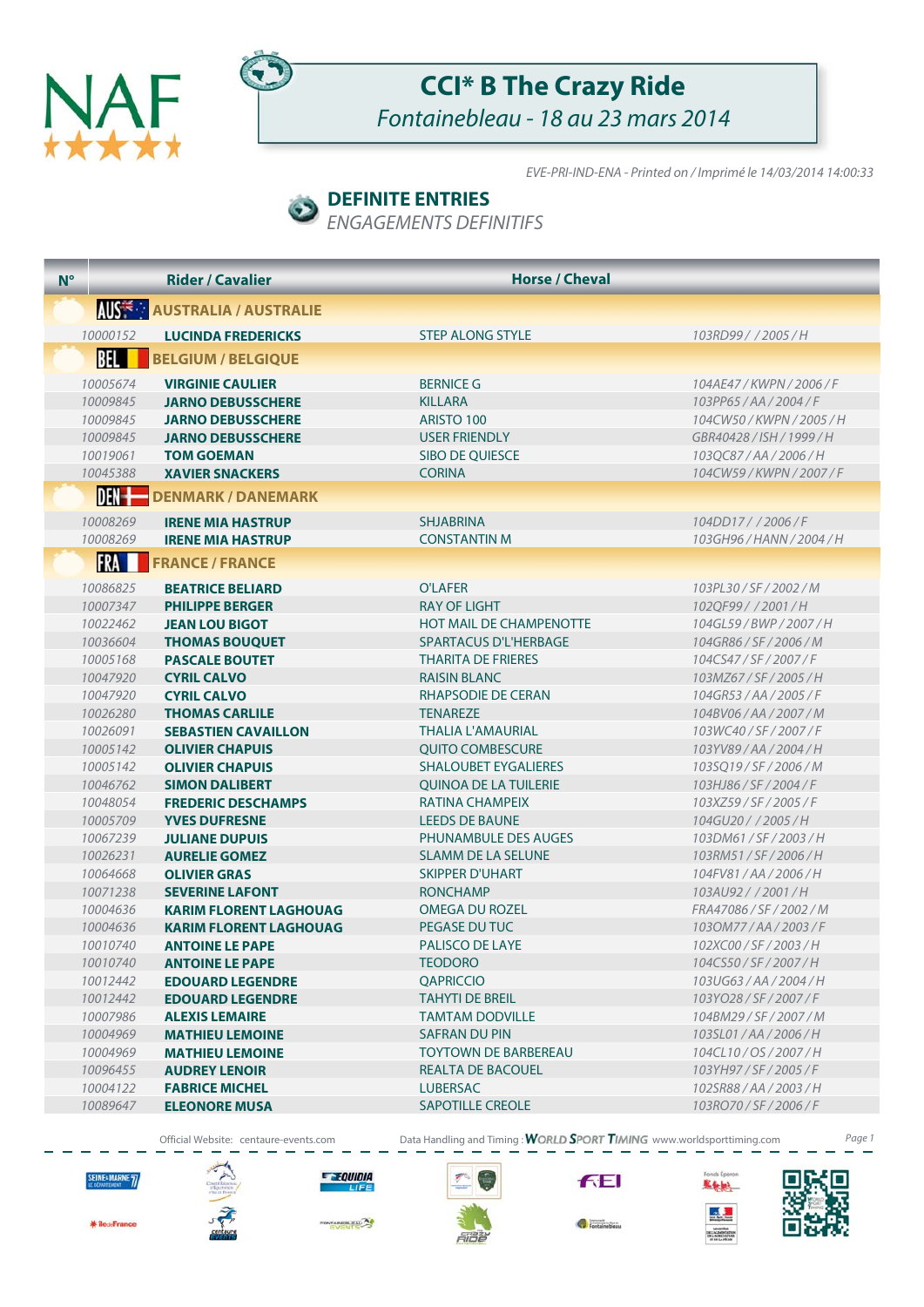



## **CCI\* B The Crazy Ride** Fontainebleau - 18 au 23 mars 2014

EVE-PRI-IND-ENA - Printed on / Imprimé le 14/03/2014 14:00:33

简毅

MONTES

Fontainebleau

#### **DEFINITE ENTRIES**  $\bullet$

ENGAGEMENTS DEFINITIFS

| $N^{\circ}$ |                                           | <b>Rider / Cavalier</b>                 | <b>Horse / Cheval</b>                                                 |                            |
|-------------|-------------------------------------------|-----------------------------------------|-----------------------------------------------------------------------|----------------------------|
|             | 10089647                                  | <b>ELEONORE MUSA</b>                    | <b>THEMIS DHELLEVILLE</b>                                             | 104BP52/SF/2007/F          |
|             | 10091423                                  | <b>ANNE SOPHIE PAROT</b>                | <b>OUARINA DE RIVERLAND</b>                                           | 103TL57/SF/2004/F          |
|             | 10005234                                  | <b>PHILIPPE PERRIN</b>                  | <b>TAICHAC DE TREMAS</b>                                              | 104GN85/SF/2007/H          |
|             | 10018271                                  | <b>CAMILLE PIAT</b>                     | <b>TZIGANE DE SIVRY</b>                                               | 104BP45 / SF / 2007 / F    |
|             | 10000229                                  | <b>GILLES PONS</b>                      | <b>TELSTAR DE BORDENAVE</b>                                           | 104CS58/AA/2007/M          |
|             | 10007354                                  | <b>REGIS PRUD HON</b>                   | <b>NEROS DU FAUBOURG</b>                                              | ITA42093 / SF / 2001 / H   |
|             | 10080160                                  | <b>CLAUDE SENECHAL</b>                  | <b>OZON ZAZ</b>                                                       | 102ZQ87/SF/2002/H          |
|             | 10010973                                  | <b>GEOFFROY SOULLEZ</b>                 | <b>SACRE LOUVO</b>                                                    | 104DP28/SF/2006/M          |
|             | 10005109                                  | <b>NICOLAS TOUZAINT</b>                 | <b>CARETINHUS</b>                                                     | 104CR14 / HOLST / 2007 / M |
|             | 10005109                                  | <b>NICOLAS TOUZAINT</b>                 | <b>TOPSECRET D'EGLEFIN</b>                                            | 104GJ71/SF/2007/H          |
|             | 10005109                                  | <b>NICOLAS TOUZAINT</b>                 | <b>TZINGA D'AUZAY</b>                                                 | 104CS60/SF/2007/F          |
|             | 10035200                                  | <b>JEAN BAPTISTE VENNIN</b>             | <b>ROBIN D'AUBRIE</b>                                                 | 104CD37/AA/2005/M          |
|             | 10000170                                  | <b>GILLES VIRICEL ADC</b>               | <b>SAPHIR DU MANOIR</b>                                               | 103RT89/SF/2006/H          |
|             |                                           | <b>GBREAD BRITAIN / GRANDE-BRETAGNE</b> |                                                                       |                            |
|             | 10011584                                  | <b>CATRIONA KERRUISH</b>                | <b>WRENWOOD KALIBER</b>                                               | 104AY56 / / 2006 / M       |
|             | 10004203                                  | <b>GEMMA TATTERSALL</b>                 | <b>OUICKLOOK V</b>                                                    | 103OP12//2005/F            |
|             | 10004203                                  | <b>GEMMA TATTERSALL</b>                 | <b>DINKY INKY</b>                                                     | 103HZ16//2005/H            |
|             | 10069753                                  | <b>LUCY WOODEND</b>                     | A SELLIE 70                                                           | 103TH63 / KWPN / 2005 / M  |
|             | GER                                       | <b>GERMANY / ALLEMAGNE</b>              |                                                                       |                            |
|             |                                           |                                         |                                                                       |                            |
|             | 10005637                                  | <b>VANESSA BÖLTING</b>                  | <b>DENIQUE</b>                                                        | 102XK08 / HSH / 2001 / F   |
|             | 10005637                                  | <b>VANESSA BÖLTING</b>                  | <b>LECKLIN CHAMPEIX</b>                                               | 103ZS71/ISH/2006/H         |
|             | 10005637                                  | <b>VANESSA BÖLTING</b>                  | LUNA B <sub>2</sub>                                                   | 103HC98 / WESTF / 2005 / F |
|             | 10020629                                  | <b>ANDREAS BRANDT</b>                   | <b>CHARLIZE 10</b>                                                    | 103YU30 / MECKL / 2007 / F |
|             | 10020629                                  | <b>ANDREAS BRANDT</b>                   | <b>MORGENDONNER</b>                                                   | 103UX97/ZVDP/2007/H        |
|             | 10005015                                  | <b>MICHAEL JUNG</b>                     | <b>STAR CONNECTION</b>                                                | 104BN70/HANN/2008/H        |
|             | 10005015                                  | <b>MICHAEL JUNG</b>                     | <b>FISCHERTAKINOU</b>                                                 | 104CM23/AA/2007/H          |
|             | 10005015                                  | <b>MICHAEL JUNG</b>                     | LENNOX 364                                                            | 104GG57/HANN/2008/F        |
|             | 10004622                                  | <b>KAI-STEFFEN MEIER</b>                | <b>SUNNY SIDE FIRST</b>                                               | 103NE15 / TRAK / 2006 / H  |
|             | HKG *                                     | <b>HONG KONG / HONG KONG</b>            |                                                                       |                            |
|             | 10009982                                  | <b>NICOLE PEARSON</b>                   | <b>THE NAVIGATOR</b>                                                  | GBR42064 / / 2000 / H      |
|             | 10009982                                  | <b>NICOLE PEARSON</b>                   | LATINI                                                                | 102UB15/OLDBG/2005/F       |
|             | IRL                                       | <b>IRELAND / IRLANDE</b>                |                                                                       |                            |
|             | 10101347                                  | <b>PADRAIG MCCARTHY</b>                 | <b>PHILADELPHIA</b>                                                   | 103VW32 / / 2006 / F       |
|             | NED=                                      | <b>NETHERLANDS / PAYS-BAS</b>           |                                                                       |                            |
|             | 10004151                                  | <b>FLORINOOR HOOGLAND</b>               | <b>AMAZING AMELIE</b>                                                 | 103HK56 / TRAK / 2005 / F  |
|             | 10002940                                  | <b>TIM LIPS</b>                         | <b>BEAUFORT</b>                                                       | 103YY09 / KWPN / 2006 / H  |
|             | 10002940                                  | <b>TIM LIPS</b>                         | <b>CONCREX BRENT</b>                                                  | 103SN50 / KWPN / 2006 / M  |
|             | 10009864                                  | <b>MAX TRENNING</b>                     | <b>GIANT QUEEN</b>                                                    | 103HF10 / RHEIN / 1999 / F |
|             | 10009864                                  | <b>MAX TRENNING</b>                     | <b>SOLID TOUCH</b>                                                    | NED42593 / KWPN / 1999 / F |
|             | 10009864                                  | <b>MAX TRENNING</b>                     | SORAYA 230                                                            | 103PT95 / ISH / 2006 / F   |
|             | POL"                                      | <b>POLAND / POLOGNE</b>                 |                                                                       |                            |
|             | 10004382                                  | <b>JACEK JERUZAL</b>                    | <b>CARINA 522</b>                                                     | 104AQ05 / WESTF / 2007 / F |
|             |                                           | Official Website: centaure-events.com   | Data Handling and Timing: WORLD SPORT TIMING www.worldsporttiming.com | Page 2                     |
|             | SEINE <sup>&amp;</sup> MARNE <sub>7</sub> | <b>Execution</b><br>LIFF                | FEI                                                                   | Fonds Eperon<br>聖化 !!      |

FONTAINER EAU

\* ileseFrance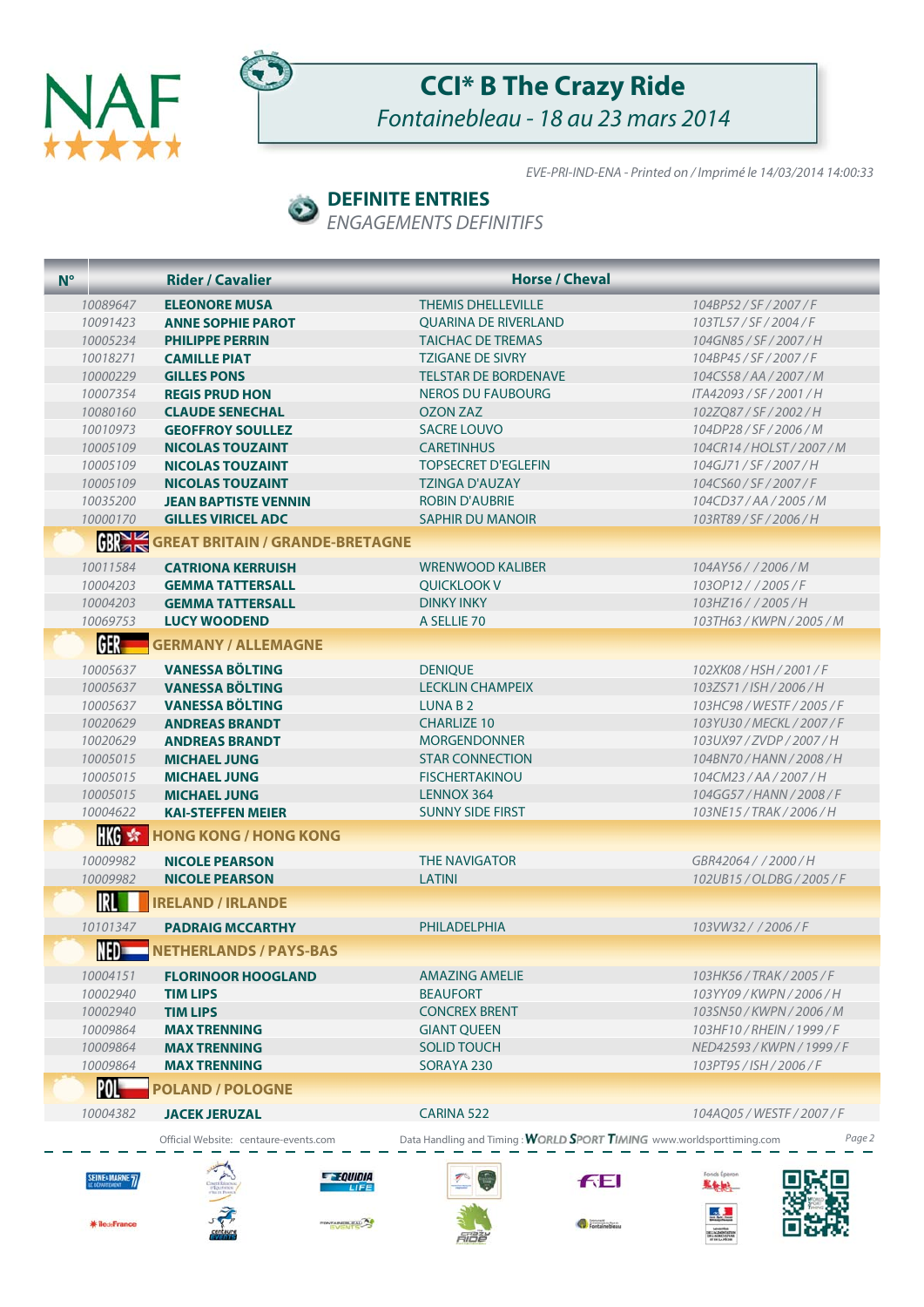



## **CCI\* B The Crazy Ride**

Fontainebleau - 18 au 23 mars 2014

EVE-PRI-IND-ENA - Printed on / Imprimé le 14/03/2014 14:00:33

### **DEFINITE ENTRIES**

ENGAGEMENTS DEFINITIFS

| $N^{\circ}$ |          | <b>Rider / Cavalier</b> | <b>Horse / Cheval</b>       |                            |
|-------------|----------|-------------------------|-----------------------------|----------------------------|
|             |          | SWITZERLAND / SUISSE    |                             |                            |
|             | 10004106 | <b>ESTHER ANDRES</b>    | <b>SCHWALBENPRINZ</b>       | SUI40648 / TRAK / 2001 / H |
|             | 10004106 | <b>ESTHER ANDRES</b>    | <b>INSTER</b>               | 103GU20/TRAK/2004/F        |
|             | 10056425 | <b>MARILèNE GAUDET</b>  | <b>RAIN MAN D'ARGONNE</b>   | 103ES65 / SF / 2005 / H    |
|             | 10009111 | <b>MéLODY JAGGI</b>     | <b>FRIMEUR DU RECORD CH</b> | 104CP18/CH/2005/H          |
|             | 10005559 | <b>SYLVIA LUGEON</b>    | NILIOS EN SOLO CH           | SUI40597/CH/2001/M         |

**80 Competitors / Engagés**

Official Website: centaure-events.com Data Handling and Timing: WORLD SPORT TIMING www.worldsporttiming.com Page 3



**KilouFrance** 













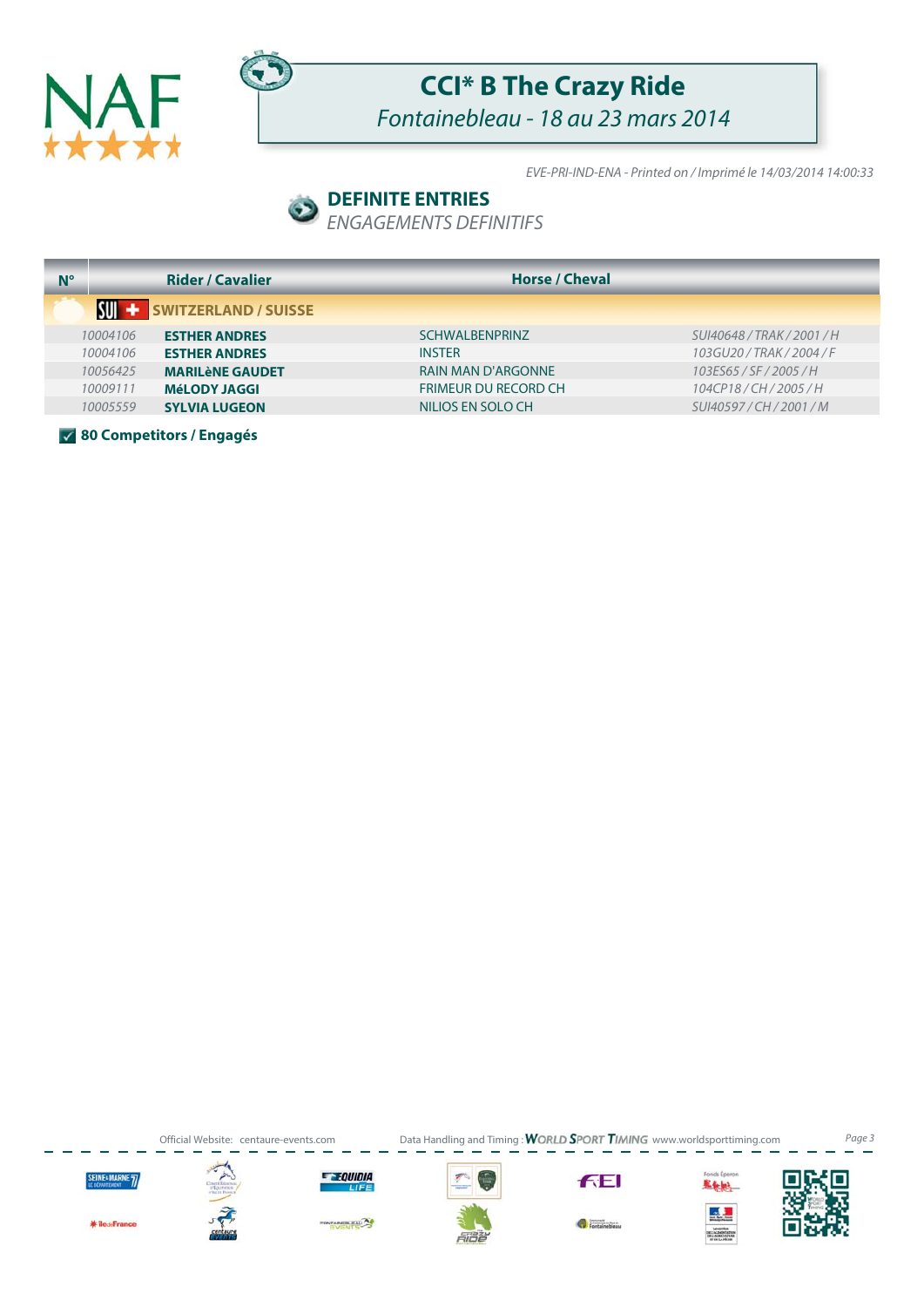



## **CCI\* A The Crazy Ride** Fontainebleau - 18 au 23 mars 2014

EVE-PRI-IND-ENA - Printed on / Imprimé le 14/03/2014 13:56:28

### **DEFINITE ENTRIES**

ENGAGEMENTS DEFINITIFS

| $N^{\circ}$ |                      | <b>Rider / Cavalier</b>                            | <b>Horse / Cheval</b>                                                 |                                                 |
|-------------|----------------------|----------------------------------------------------|-----------------------------------------------------------------------|-------------------------------------------------|
|             | BEL <b>H</b>         | <b>BELGIUM / BELGIQUE</b>                          |                                                                       |                                                 |
|             | 10069822             | <b>CANDICE BIBOT</b>                               | <b>CAIRO</b>                                                          | 104AG50/HOLST/2006/H                            |
|             | 10069824             | <b>CLARA DAVOINE</b>                               | <b>VEINARD DES SIX CENSES</b>                                         | 103RC30/SBS/2005/H                              |
|             | 10096856             | <b>ANNE DE BELS</b>                                | ORAMI Z                                                               | 103YR94 / ZANG / 2004 / M                       |
|             | 10026902             | <b>ANNE DE JAMBLINNE</b>                           | <b>LOOK DE VAUX</b>                                                   | FRA40931/SF/1999/H                              |
|             | 10009961             | <b>LARA DE LIEDEKERKE</b>                          | <b>GULLIVER DES CONCESSIONS</b>                                       | 103YJ02//2007/H                                 |
|             | 10096857             | <b>WILLIAM DEBRUS</b>                              | <b>LASSERGUT REINE</b>                                                | 1020016/AWR/2002/F                              |
|             | 10066268             | <b>JULIEN DESPONTIN</b>                            | <b>CARPE DIEM 60</b>                                                  | 103SZ71/HOLST/2006/H                            |
|             | 10066268             | <b>JULIEN DESPONTIN</b>                            | <b>MYTENS HIT</b>                                                     | 104CF05 / BRAND / 2007 / H                      |
|             | 10086455             | <b>LAURA LOGE</b>                                  | <b>LILLY MALEEN</b>                                                   | 104AG93/HANN/2007/F                             |
|             | 10089014             | <b>LOLA MADRENAS</b>                               | ROULETTE W                                                            | 103GQ20/ZVDP/2002/F                             |
|             | 10091442             | <b>MANON MINNER</b>                                | <b>CABALVA LEGEND</b>                                                 | BEL40546 / / 1997 / H                           |
|             | 10091442             | <b>MANON MINNER</b>                                | <b>WINNER A</b>                                                       | BEL42230 / BWP / 1999 / H                       |
|             | 10091443             | <b>JULIA SCHMITZ</b>                               | <b>RIVIERA DE LA SURE</b>                                             | 103TR40/SCSL/2001/F                             |
|             | 10030251             | <b>VALENTINE STEEMAN</b>                           | <b>BEAUTY BOY</b>                                                     | 103RP56/KWPN/2006/H                             |
|             | 10030251             | <b>VALENTINE STEEMAN</b>                           | <b>POLO DE ST ELEUTHERE</b>                                           | 102ZC57/SF/2003/H                               |
|             | FRA                  | <b>FRANCE / FRANCE</b>                             |                                                                       |                                                 |
|             |                      |                                                    |                                                                       |                                                 |
|             | 10034922<br>10080927 | <b>PAULINE BOCOUET</b><br><b>JUSTINE BONNET</b>    | <b>SUZY BONHEUR</b><br><b>OUACHAREL DU BOISDORE</b>                   | 103SW65/SF/2006/F                               |
|             | 10080927             |                                                    | <b>TREVOR</b>                                                         | 103QL83/SF/2004/H<br>SWE40571 / KWPN / 2000 / H |
|             |                      | <b>JUSTINE BONNET</b><br><b>CAPUCINE BOURGEOIS</b> |                                                                       |                                                 |
|             | 10067096             |                                                    | <b>OUASIA DE VESGRE</b><br><b>POURADAM</b>                            | 103CP12/AA/2004/F                               |
|             | 10095012<br>10090210 | <b>ANNE EVA BOURGOIN</b>                           | PERCEVAL DU VEILLON                                                   | 102MR07//2000/H                                 |
|             |                      | <b>ADRIEN CHABOT</b>                               |                                                                       | 102YZ05 / SF / 2003 / H                         |
|             | 10078105<br>10097674 | <b>THIBAULT CHAMPEL</b><br><b>AURIANE COIGNARD</b> | <b>OBELIX</b><br>OPY DE LA VAUCOULEURS                                | 102SL09/AA/2003/H<br>102RK20/SF/2002/H          |
|             | 10016871             | <b>CAMILLE COMBES</b>                              | <b>STACATO</b>                                                        | 103SH49/SF/2006/H                               |
|             | 10079922             | <b>BASTIEN COMMECY</b>                             | PULU DU NEBLON                                                        | 103IF61/SF/2003/H                               |
|             | 10078569             | <b>ALIX CROUIN</b>                                 | <b>PALMA BELMANIERE</b>                                               | 103GZ46/SF/2003/H                               |
|             | 10097797             | <b>MARIE DROUETS</b>                               | <b>QUELLEN D'UZEC</b>                                                 | 103DW97/SF/2004/H                               |
|             | 10077439             | <b>MARIE CHARLOTTE FUSS</b>                        | <b>BUSTER</b>                                                         | 103TB11/KWPN/2006/M                             |
|             | 10087488             | <b>MELANIE GLEIZE</b>                              | <b>QUININE DE MEXELLE</b>                                             | 103PW47//2004/F                                 |
|             | 10074090             | <b>ALEXIS GOMEZ</b>                                | <b>RIEN QU'UN CRACK</b>                                               | 103ID42 / SF / 2005 / H                         |
|             | 10074090             | <b>ALEXIS GOMEZ</b>                                | <b>THEMIS DE PREUILLY</b>                                             | 104CL27/SF/2007/F                               |
|             | 10074090             | <b>ALEXIS GOMEZ</b>                                | <b>SLAMM DE LA SELUNE</b>                                             | 103RM51/SF/2006/H                               |
|             | 10085686             | <b>ARTHUR GONCALVES</b>                            | <b>WOLDSTREEK</b>                                                     | 102QI57 / KWPN / 2003 / H                       |
|             | 10094072             | <b>GAETAN GRIFFOND</b>                             | <b>GERONIMO</b>                                                       | 104FY41 / BWP / 2006 / H                        |
|             | 10067305             | <b>CHARLINE GUERIN</b>                             | <b>OLA FARY</b>                                                       | FRA46420 / SF / 2002 / F                        |
|             | 10079284             | <b>MARIE HENNION</b>                               | <b>NOZ DEIZ</b>                                                       | 103HP33/SF/2001/H                               |
|             | 10100171             | <b>MANON JOB</b>                                   | ORSON DE GONTERY                                                      | 104BQ86/SF/2002/H                               |
|             | 10085314             | <b>JUSTINE LACROIX</b>                             | SMOUFIX BOIS MARGOT                                                   | 103TC04 / SF / 2006 / M                         |
|             | 10028279             | <b>ALEXIS LAMY</b>                                 | SAMBAVA DES AMYS                                                      | 103SB24 / / 2006 / H                            |
|             | 10099513             | <b>MARIE LECRIVAIN</b>                             | QUOUGAR DU FOREZ                                                      | 104AZ37/SF/2004/H                               |
|             | 10076783             | <b>SOIZIC LEFEVRE</b>                              | <b>SAGA DE MAI</b>                                                    | 103WV50/SF/2006/H                               |
|             | 10021580             | <b>AURELIEN LEROY</b>                              | <b>BINGO S</b>                                                        | 103SB00/KWPN/2006/H                             |
|             | 10021580             | <b>AURELIEN LEROY</b>                              | <b>BOYJOYCE CHAVANNAIS</b>                                            | 104BZ74/SBS/2007/H                              |
|             |                      | Official Website: centaure-events.com              | Data Handling and Timing: WORLD SPORT TIMING www.worldsporttiming.com | Page 1                                          |



**\* iles-France** 





**WENTERS** 



**FEI** 



Fonds Eperon

 $\mathbf{A}$ 

MONTES<br>DE L'ALDADISTATORE<br>DE L'ANGUACI STATE

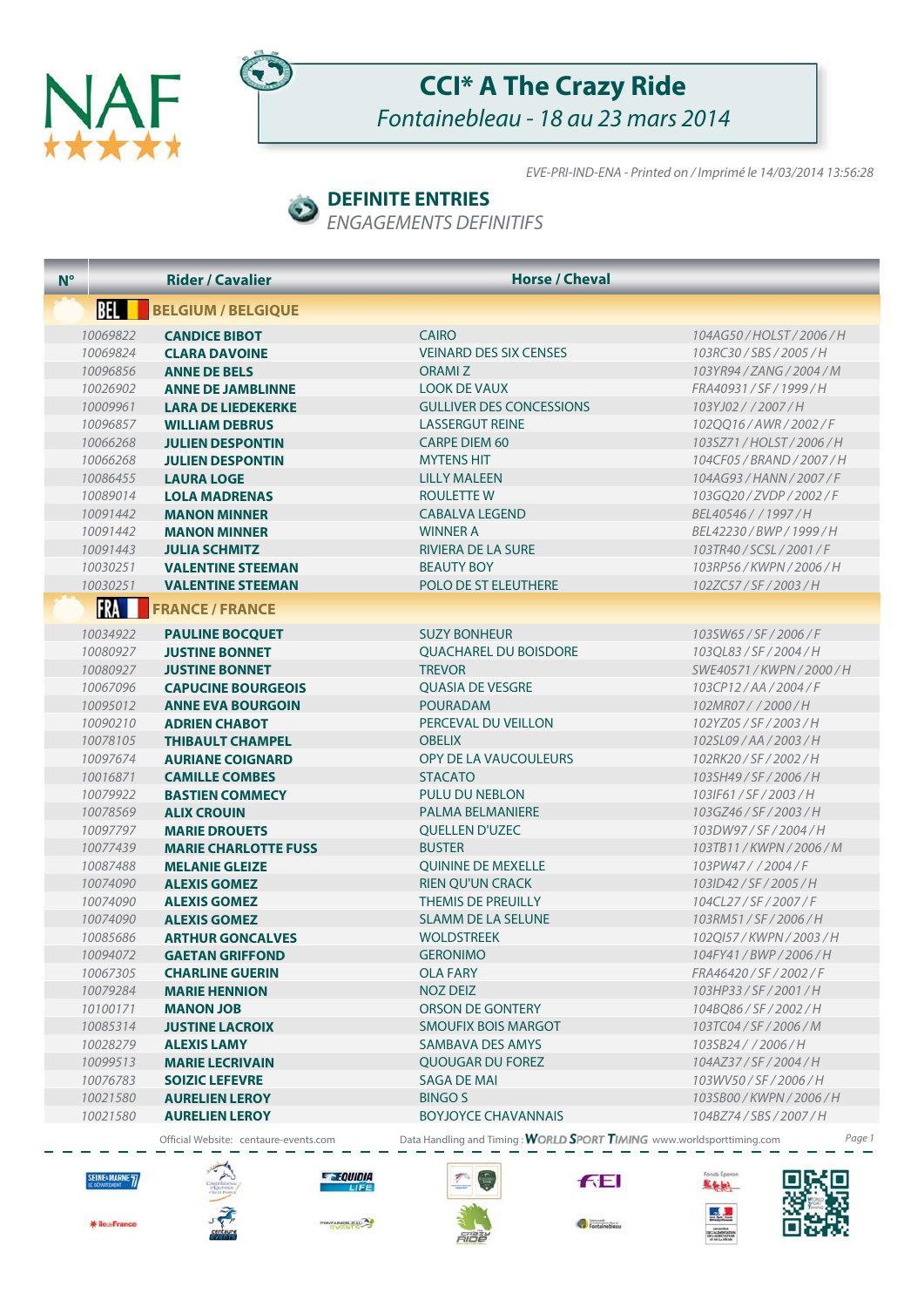



## **CCI\* A The Crazy Ride** Fontainebleau - 18 au 23 mars 2014

EVE-PRI-IND-ENA - Printed on / Imprimé le 14/03/2014 13:56:28

#### **DEFINITE ENTRIES**

ENGAGEMENTS DEFINITIFS

| $N^{\circ}$     | <b>Rider / Cavalier</b>       | <b>Horse / Cheval</b>        |                             |
|-----------------|-------------------------------|------------------------------|-----------------------------|
| 10011305        | <b>MAXIME LIVIO</b>           | ROXANE BLUES                 | 103YM90/SF/2005/F           |
| 10011305        | <b>MAXIME LIVIO</b>           | <b>RNH MC USTINOV</b>        | 103WU36//2007/H             |
| 10023066        | <b>CLARA LOISEAU</b>          | <b>FRANS HALS</b>            | 104CC07 / RHEIN / 2007 / H  |
| 10023066        | <b>CLARA LOISEAU</b>          | <b>TOOTSIE ROLL</b>          | 104CC08 / / 2007 / F        |
| 10101603        | <b>MAXENCE LUX</b>            | <b>SAFRAN D'ARGONNE</b>      | 104DB55/SF/2006/H           |
| 10029036        | <b>CASSANDRE MARAIS</b>       | <b>NIGHT SHOT</b>            | 104CS52/AA/2007/F           |
| 10079965        | <b>MAXIME PASCAL</b>          | <b>OUOVADIS D'EPONA</b>      | 103IG79/SF/2004/H           |
| 10079965        | <b>MAXIME PASCAL</b>          | <b>TANGALOU FORCE</b>        | 104AO67/AA/2007/H           |
| 10071392        | <b>SIMON POUREAU</b>          | <b>SHAMAN DE NOUETTE</b>     | 104GT51/SF/2006/H           |
| 10096497        | <b>JEANNE ROSSEZ</b>          | <b>MISTRAL DE BLONDEL</b>    | FRA44000/SF/2000/H          |
| 10085547        | <b>GUILLAUME SANS</b>         | <b>LAMIOCHE DE LAVAUD</b>    | FRA13339/AA/1999/F          |
| 10092136        | <b>BARBARA SAYOUS</b>         | <b>QUILAND MENJOULET</b>     | 103UL65 / SF / 2004 / M     |
| 10074066        | <b>KEVIN SEIGNIER</b>         | OR DU GENET                  | 102XF40/SF/2002/H           |
| 10073821        | <b>MATHILDE SOUROU</b>        | <b>OUANTIN DU ROCHER</b>     | 103DJ45/SF/2004/H           |
| 10067300        | <b>LOICIA TIREL</b>           | RAYBANN DU CASTERAS          | 103IJ02 / AA / 2005 / F     |
| GER –           | <b>GERMANY / ALLEMAGNE</b>    |                              |                             |
| 10017307        | <b>FAYE FÜLLGRAEBE</b>        | QUEBEC 48                    | 104E108 / ZANG / 2008 / F   |
| 10078763        | <b>LISA HOPSTER</b>           | <b>AFTER EIGHT 16</b>        | 103VK97/HOLST/2006/H        |
| 10055250        | <b>KATHARINA RUDOLPHI</b>     | <b>QUATERBACK</b>            | 103HY26 / WESTF / 2005 / H  |
| 10086928        | <b>EVA TERPELUK</b>           | <b>RENAISSANCE RANI</b>      | 103PO00 / BAD-WU / 2004 / F |
| 10031837        | <b>JOHANNA VOELKEL</b>        | <b>NATIVE CAPTAIN</b>        | GBR41419 / / 1997 / H       |
| NED=            | <b>NETHERLANDS / PAYS-BAS</b> |                              |                             |
| 10061118        | <b>LOES VAN GILS</b>          | <b>AMOURETTE</b>             | 103JQ46 / / 2005 / F        |
| 10061118        | <b>LOES VAN GILS</b>          | <b>RISKY</b>                 | 102RR68 / KWPN / 1998 / F   |
| 10085230        | <b>EEF HAMERS</b>             | <b>CAPRI VAN'T GESTELHOF</b> | BEL42803 / BWP / 2002 / H   |
| 10078068        | <b>LARISSA HARTKAMP</b>       | <b>ANGEL</b>                 | 103PS21/KWPN/2005/F         |
| 10078068        | <b>LARISSA HARTKAMP</b>       | <b>KAIN</b>                  | 103ZO01 / NRPS / 2007 / H   |
| 10079980        | <b>H.C.J. HAVES</b>           | <b>ALIETA</b>                | 104FN68 / KWPN / 2005 / M   |
| 10079981        | <b>L.M.M. HOOGEVEEN</b>       | <b>OUIBUS</b>                | 104FX40 / ZANG / 2007 / F   |
| 10027363        | <b>NIENKE VAN ROEKEL</b>      | <b>BRING IT ON</b>           | 103SN58 / KWPN / 2006 / H   |
| 10043112        | <b>JORDY WILKEN</b>           | <b>CHAPEAU SPIRIT</b>        | 103YO83/KWPN/2007/H         |
| 10090435        | <b>GEERT WOESTENBURG</b>      | <b>ZORKY B</b>               | 103SN66 / KWPN / 2004 / H   |
| <b>SUI</b><br>۰ | <b>SWITZERLAND / SUISSE</b>   |                              |                             |
| 10096572        | <b>NOËMIE HÄFELI</b>          | <b>GRAND SLAM SS</b>         | 102RA17//2002/H             |
| 10045555        | <b>ILONA LUDI</b>             | <b>APART III CH</b>          | SUI40948 / CH / 1997 / H    |
| 10043089        | <b>SALOME LUDI</b>            | <b>CENTOURIO CH</b>          | SUI40233 / / 2000 / H       |
| 10029191        | <b>SéBASTIEN MULLER</b>       | <b>LASKRI DU TEMPLE</b>      | SUI40336 / SF / 1999 / H    |
| 10029191        | <b>SéBASTIEN MULLER</b>       | <b>AFB BAROLO</b>            | 103LH50 / MECKL / 2006 / H  |
| <b>SWE-F</b>    | <b>SWEDEN / SUÈDE</b>         |                              |                             |
| 10086185        | <b>MICHAELA SANDBERG</b>      | <b>POLYSTARI</b>             | 103GQ41 / WESTF / 2005 / H  |
| 10071164        | <b>HEDVIG WIK</b>             | <b>DIRECT CRUISING</b>       | GBR43053/ISH/2001/H         |
| 10071164        | <b>HEDVIG WIK</b>             | <b>CHIPPIEH</b>              | GER44468 / HOLST / 2002 / H |
|                 |                               |                              |                             |

Official Website: centaure-events.com Data Handling and Timing: WORLD SPORT TIMING www.worldsporttiming.com Page 2





**E EQUIDIA** 

**BLEAD<sup>TA</sup>S** 



**FEI** 

Fontainebleau





\* les-France